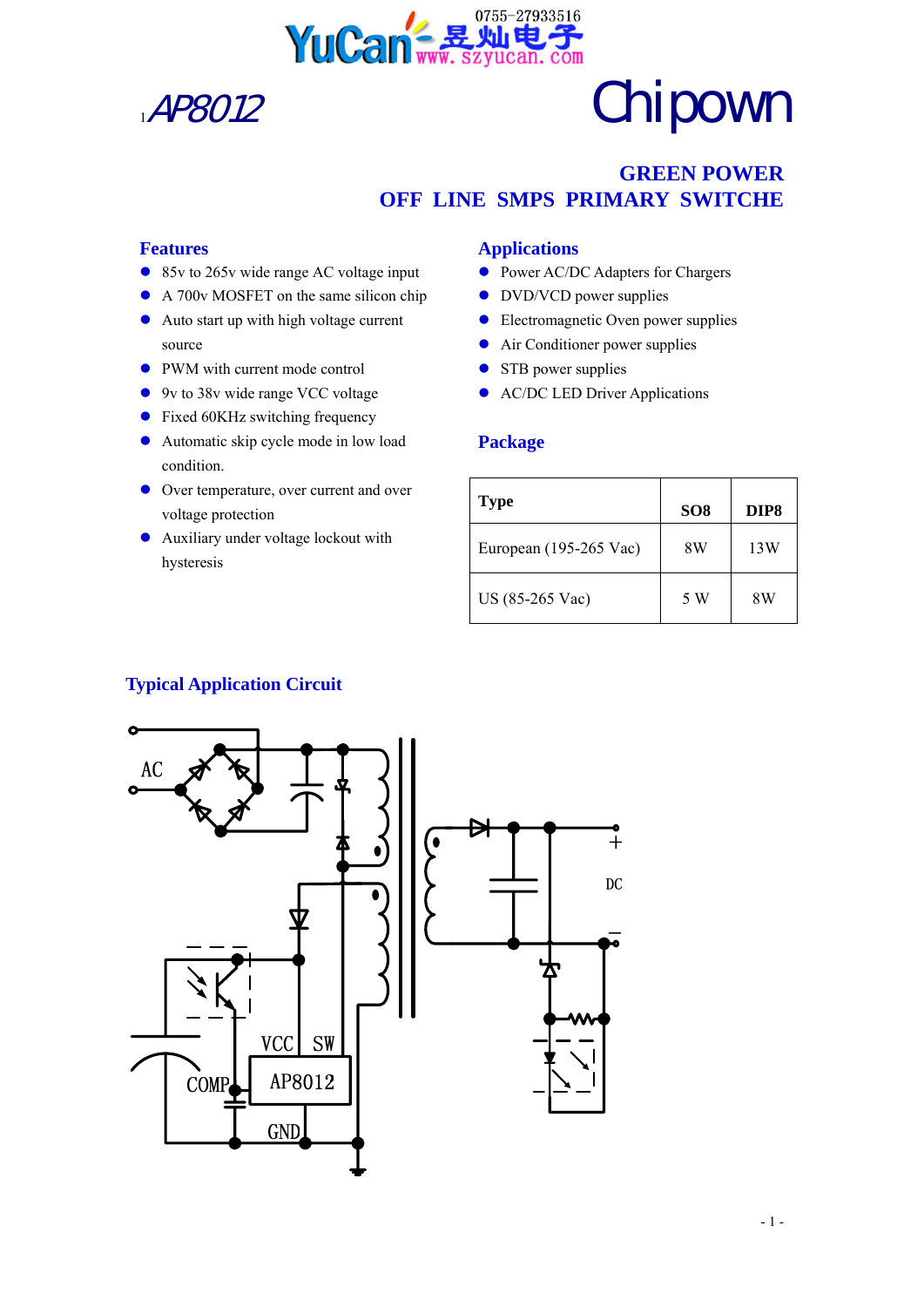



### **Pin Configuration**





### **Pin Definitions**

| Pin Number | Pin Name    | Pin Function Description                                                                                                                                                                                                                                                                                                                                                                |  |  |
|------------|-------------|-----------------------------------------------------------------------------------------------------------------------------------------------------------------------------------------------------------------------------------------------------------------------------------------------------------------------------------------------------------------------------------------|--|--|
| 1,2        | <b>GND</b>  | Sense FET source terminal on primary side and internal control<br>ground.                                                                                                                                                                                                                                                                                                               |  |  |
| 3          | <b>COMP</b> | Feedback input defines the peak drain MOSFET current.                                                                                                                                                                                                                                                                                                                                   |  |  |
| 4          | <b>VCC</b>  | Positive supply voltage input. Although connected to an auxiliary<br>transformer winding, current is supplied from SW via an internal<br>switch during startup (see Internal Block Diagram section). It is not<br>until VCC reaches them UVLO upper threshold (14.5V) that the<br>internal start-up switch opens and device power is supplied via the<br>auxiliary transformer winding. |  |  |
| 5,6,7,8    | <b>SW</b>   | The SW pin is designed to connect directly to the primary lead of the<br>transformer and is capable of switching a maximum of 700V.                                                                                                                                                                                                                                                     |  |  |

### **Internal Block Diagram**

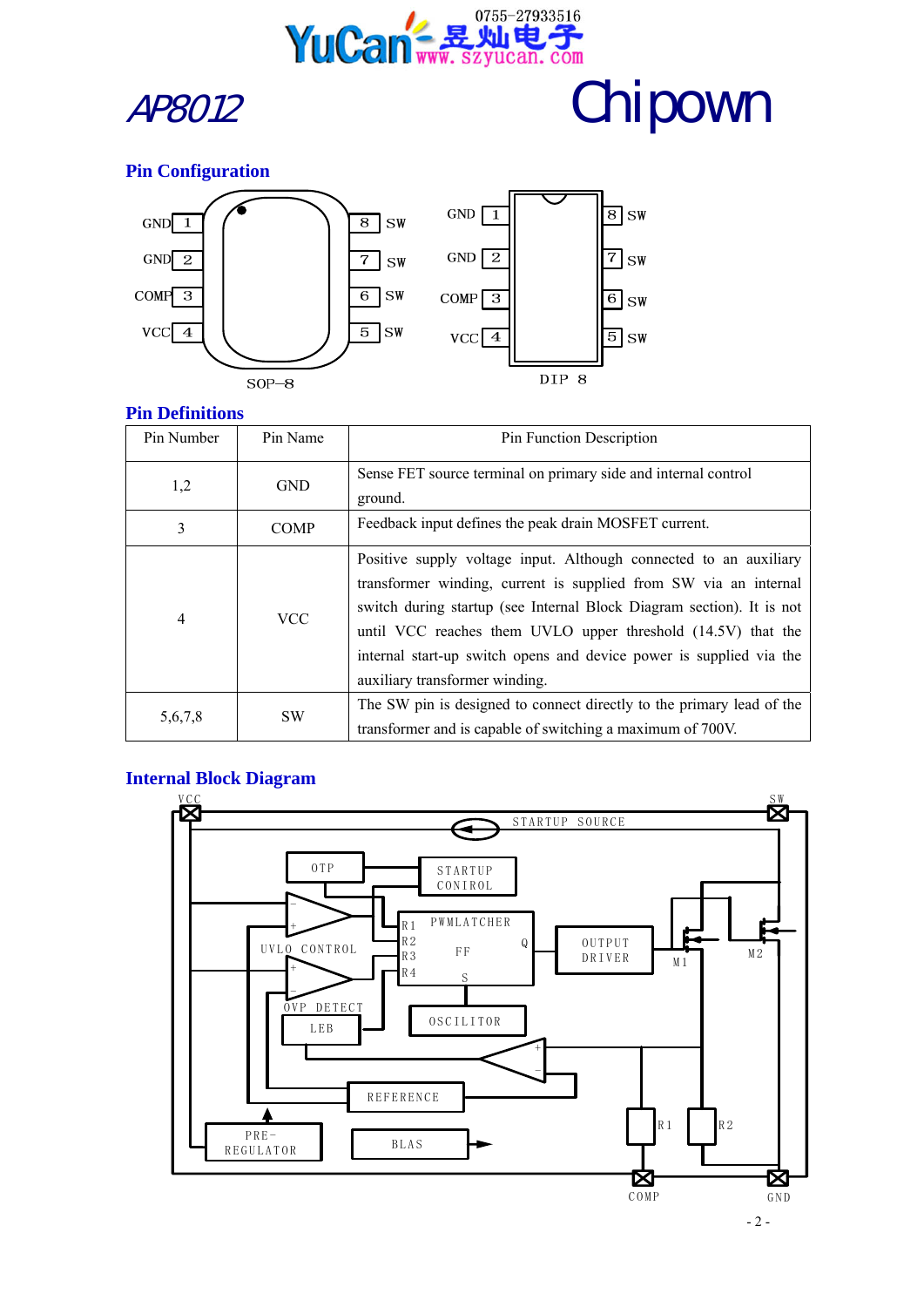



### **Absolute Maximum Ratings**

 $(T_a=25\text{°C},$  unless otherwise specified)

| Symbol            | Parameter                                 | Value              | Unit            |  |
|-------------------|-------------------------------------------|--------------------|-----------------|--|
| $V_{SW}$          | SW to GND Voltage $(T_i=25-125^{\circ}C)$ | $-0.3730$          | V               |  |
| $I_D$             | Continuous VDMOS Drain Current            | Internally limited | $\mathsf{A}$    |  |
| <b>VCC</b>        | Supply Voltage                            | 050                | V               |  |
| $I_{COMP}$        | <b>Feedback Current</b>                   | 3                  | mA              |  |
|                   | Electrostatic Discharge:                  | 200                | V               |  |
| $V_{ESDMM}$       | Machine Model ( $(R=0\Omega; C=200pF)$ )  |                    |                 |  |
|                   | Electrostatic Discharge:                  | 2000               | V               |  |
| $V_{ESDHBM}$      | <b>HBM</b>                                |                    |                 |  |
| $T_i$             | Junction Operating Temperature            | Internally limited | $\rm ^{\circ}C$ |  |
| $T_c$             | Case Operating Temperature                | $-40$ to 150       | $\rm ^{\circ}C$ |  |
| $\rm T_{\rm stg}$ | Storage Temperature                       | $-55$ to 150       | $\rm ^{\circ}C$ |  |

### **Electrical Characteristic (Power)**

| <b>Symbol</b>     | <b>Parameter</b>                  | Condition         | Min. | Typ. | Max. | Unit |
|-------------------|-----------------------------------|-------------------|------|------|------|------|
| BV <sub>DSS</sub> | <b>VDMOS Breakdown Voltage</b>    | $ID=1mA;$         | 730  |      |      | V    |
|                   |                                   | $V_{COMP} = 2V$   |      |      |      |      |
|                   | Zero Gate Voltage Drain Current   | $V_{DS} = 500V$ ; |      |      | 100  | μA   |
| $I_{DSS}$         |                                   | $V_{COMP} = 2V$ ; |      |      |      |      |
| $R_{DSON}$        | Static Drain-Source on Resistance | $V_{GS}$ =10V     |      | 27   | 30   | Ω    |
|                   |                                   | $I_D = 0.4A$ ;    |      |      |      |      |
| $T_r$             | Rise Time                         | $I_D = 0.1A$ ;    |      | 50   |      | ns   |
|                   |                                   | $V_{IN} = 300V$   |      |      |      |      |
| $T_f$             | Fall Time                         | $I_D = 0.2A$ ;    |      | 100  |      |      |
|                   |                                   | $V_{IN} = 300V$   |      |      |      |      |
| $C_{OSS}$         | <b>VDMOS Drain Capacitance</b>    | $V_{DS} = 25V$    |      | 40   |      | pF   |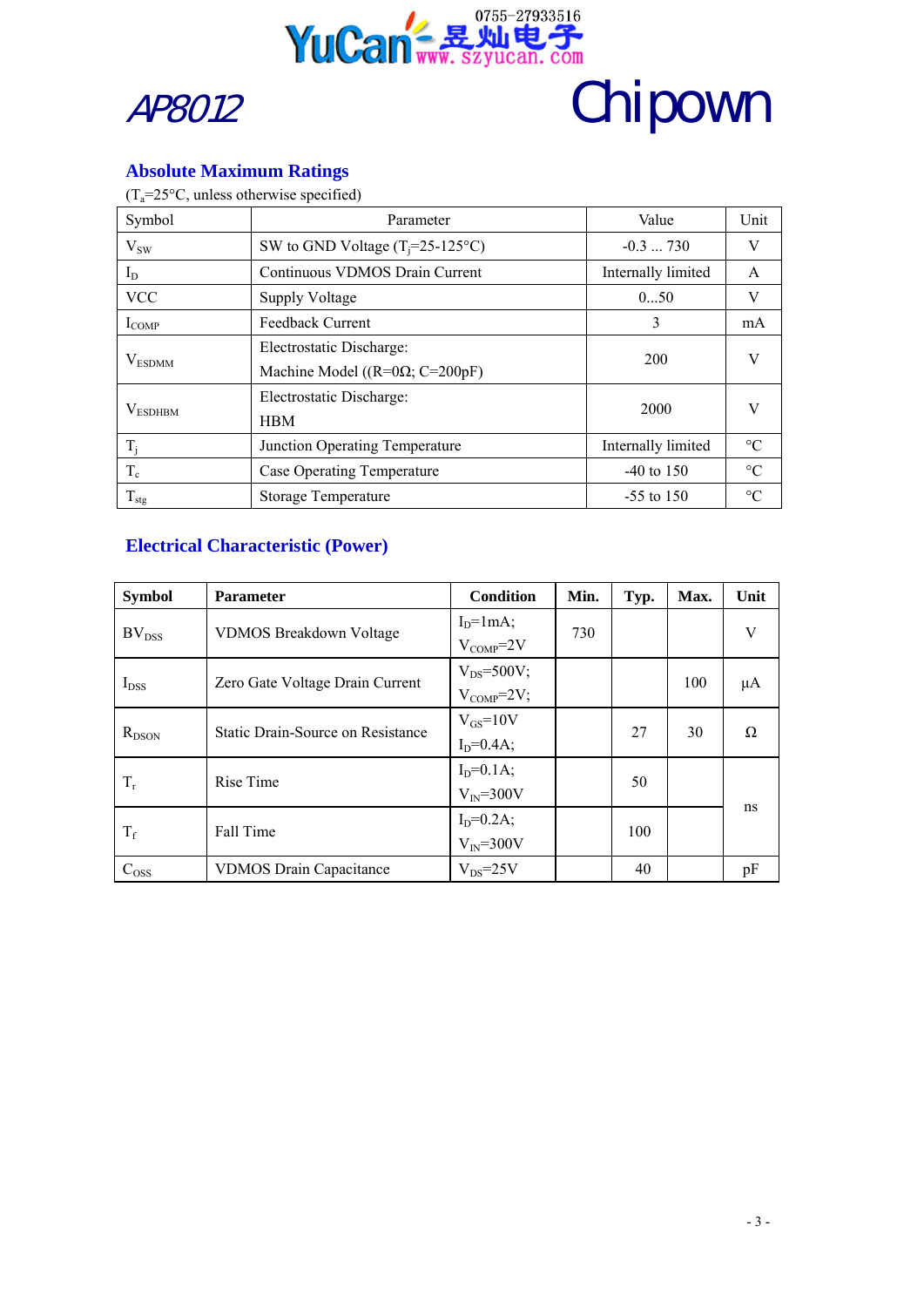



### **Electrical Characteristic (Control)**

 $(T_a=25\degree C, \text{VCC}=18V, \text{unless otherwise specified})$ 

| <b>Symbol</b>                                | Parameter                                                               | <b>Condition</b>                                              | Min. | Typ.         | Max.           | Unit            |  |
|----------------------------------------------|-------------------------------------------------------------------------|---------------------------------------------------------------|------|--------------|----------------|-----------------|--|
| <b>UVLO SECTION</b>                          |                                                                         |                                                               |      |              |                |                 |  |
| V <sub>START</sub>                           | VCC Start Threshold Voltage                                             | $V_{COMP} = 0V$                                               | 13   | 14.5         | 16             | V               |  |
| V <sub>STOP</sub>                            | VCC Stop Threshold Voltage                                              | $V_{COMP} = 0V$                                               | 7    | 8            | 9              | V               |  |
| $V_{HYS}$                                    | VCC Threshold Hysteresis                                                |                                                               | 5.8  | 6.5          | 7.2            | V               |  |
|                                              | <b>OSCILLATOR SECTION</b>                                               |                                                               |      |              |                |                 |  |
| $F_{\rm{OSC}}$                               | Initial Accuracy                                                        | $V_{STOP}\leq VCC \leq 35$<br>V; $0 \le T_j \le 100^{\circ}C$ | 54   | 60           | 66             | kHz             |  |
| $\Delta F/\Delta T$                          | Frequency<br>Change<br>With<br>Temperature                              | $-25^{\circ}C \leq T_i$<br>$≤ +85$ °C                         |      | $\pm 5$      | $\pm 10$       | $\frac{0}{0}$   |  |
|                                              | <b>FEEDBACK SECTION</b>                                                 |                                                               |      |              |                |                 |  |
| $I_{COMP}$                                   | Feedback Shutdown Current                                               | $Tj = 25^{\circ}C$ ,<br>$V_{COMP}=0V$                         |      | 0.9          |                | mA              |  |
| $R_{COMP}$                                   | COMP Pin Input Impedance                                                | $ID=0mA$                                                      |      | 1.2          |                | $k\Omega$       |  |
| <b>CURRENT LIMIT(SELF-PROTECTION)SECTION</b> |                                                                         |                                                               |      |              |                |                 |  |
| $G_{ID}$                                     | $I_{COMP}$ to $I_D$ Current Gain                                        |                                                               |      | 320          |                |                 |  |
| $I_{LIM}$                                    | Peak Current Limit                                                      | $T_i = 25^{\circ}C$                                           | 0.32 | 0.40         | 0.48           | A               |  |
| $T_D$                                        | Current Sense Delay to Turn-Off                                         | $I_D = 0.2A$                                                  |      |              | 200            | ns              |  |
| $T_B$                                        | <b>Blanking Time</b>                                                    |                                                               |      |              | 500            | ns              |  |
| $T_{ONMIN}$                                  | Minimum Turn On Time                                                    |                                                               |      |              | 700            | ns              |  |
|                                              | PROTECTION SECTION                                                      |                                                               |      |              |                |                 |  |
| $T_{SD}$                                     | Thermal Shutdown Temperature                                            |                                                               | 140  | 170          | $\overline{a}$ | $\rm ^{\circ}C$ |  |
| $T_{H YST}$                                  | Thermal Shutdown Hysteresis                                             |                                                               |      | 40           |                | $\rm ^{\circ}C$ |  |
| $V_{OVP}$                                    | Over Voltage Protection                                                 |                                                               | 38   | 42           | 46             | $\mathbf V$     |  |
|                                              | <b>SUPPLY CURRENT SECTION</b>                                           |                                                               |      |              |                |                 |  |
| $I_{CH}$                                     | <b>Startup Charging Current</b>                                         |                                                               |      | $\mathbf{1}$ |                | mA              |  |
| $I_{CHOFF}$                                  | Start Up Charging Current<br>in Thermal Shutdown                        | $VCC=5V$ ;<br>$V_{DS} = 100V$<br>$T_j > T_{SD}$               |      |              | 0.2            | mA              |  |
| $I_{OP0}$                                    | <b>Operating Supply Current</b><br>(Control Part Only)<br>Switching     | $V_{COMP}=0V$                                                 |      | 4.5          |                | mA              |  |
| $I_{OP1}$                                    | <b>Operating Supply Current</b><br>(Control Part Only)<br>Not Switching | $V_{COMP}=2V$                                                 |      | 3            | 5              | mA              |  |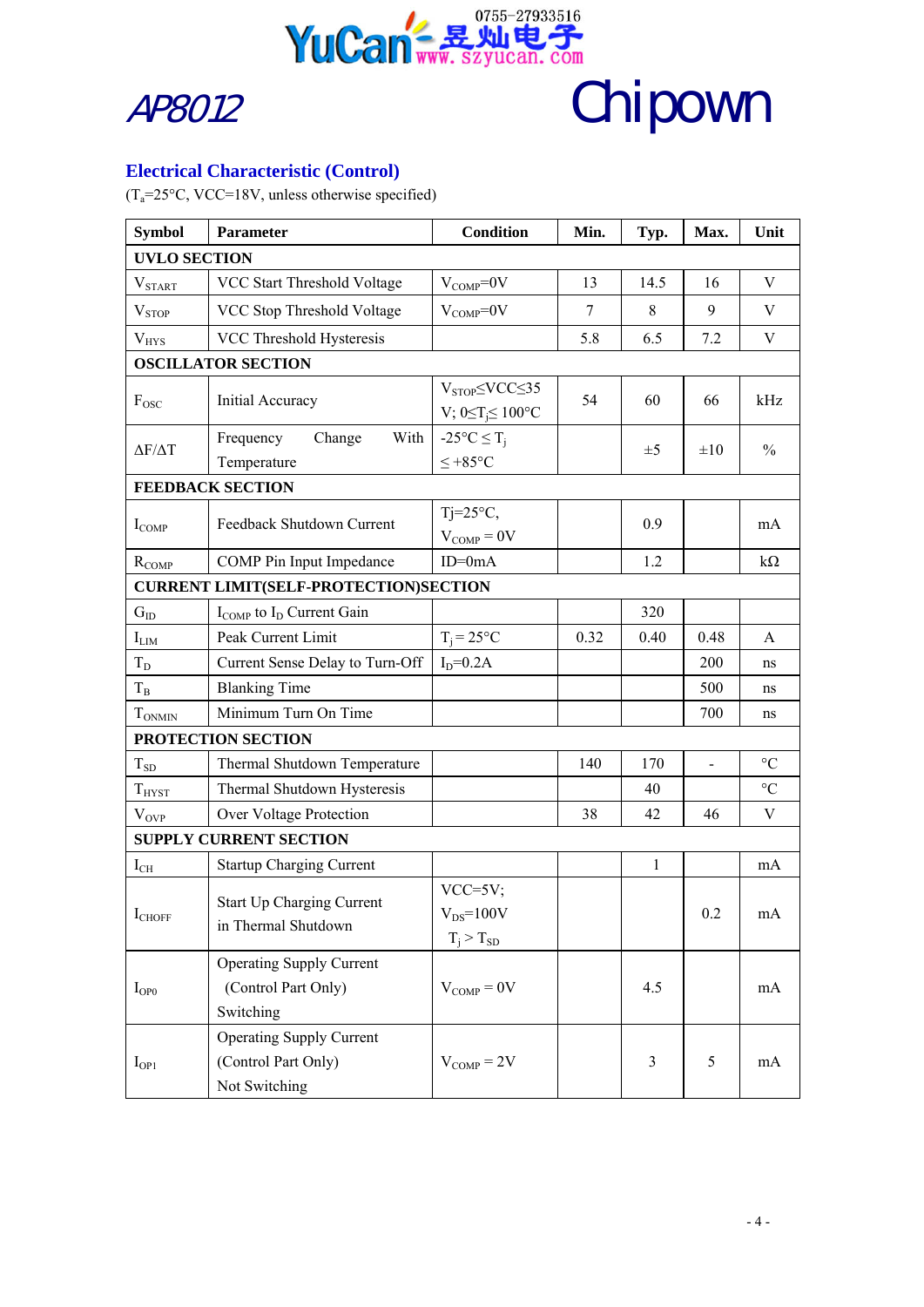



### **Functional Description**

#### **1. Startup**

This device includes a high voltage start up current source connected on the SW of the device. As soon as a voltage is applied on the input of the converter, this start up current source is activated and to charge the VCC capacitor as long as VCC is lower than VSTART. When reaching VSTART, the start up current source is cut off by UVLO&TSD and the device begins to operate by turning on and off its main power MOSFET. As the COMP pin does not receive any current from the opto-coupler, the device operates at full current capacity and the output voltage rises until reaching the regulation point where the secondary loop begins to send a current in the opto-coupler. At this point, the converter enters a regulated operation where the COMP pin receives the amount of current needed to deliver the right power on secondary side.



#### **2. Feedback**

A feedback pin controls the operation of the device. Unlike conventional PWM control circuits which use a voltage input, the COMP pin



is sensitive to current. Figure 2 presents the internal current mode structure. The Power

MOSFET delivers a sense current which is proportional to the main current. R2 receives this current and the current coming from the COMP pin. The voltage across R2 VR2 is then compared to a fixed reference voltage. The MOSFET is switched off when VR2 equals the reference voltage.

#### **3. Leading Edge Blanking (LEB)**

At the instant the internal Sense FET is turned on, there usually exists a high current spike through the Sense FET, caused by the primary side capacitance and secondary side rectifier diode reverse recovery. Excessive voltage across the sense resistor would lead to false feedback operation in the current mode PWM control. To counter this effect, the device employs a leading edge blanking (LEB) circuit. This circuit inhibits the PWM comparator for a short time (typically 500ns) after the Sense FET is turned on.

#### **4. Under Voltage Lock Out**

Once fault condition occurs, switching is terminated and the Sense FET remains off. This causes VCC to fall. When VCC reaches the UVLO stop voltage, 8V, the protection is reset and the internal high voltage current source charges the VCC capacitor. When VCC reaches the UVLO start voltage, 14.5V, the device resumes its normal operation. In this manner, the auto-restart can alternately enable and disable the switching of the power Sense FET until the fault condition is eliminated.

#### **5. Thermal Shutdown (TSD)**

The Sense FET and the control IC are integrated in the same chip, making it easier for the control IC to detect the temperature of the Sense FET. When the temperature exceeds approximately 170°C, thermal shutdown is activated, the device turn off the Sense FET and the high voltage current source to charge VCC. The device will go back to work when the lower threshold temperature about 140°C is reached.